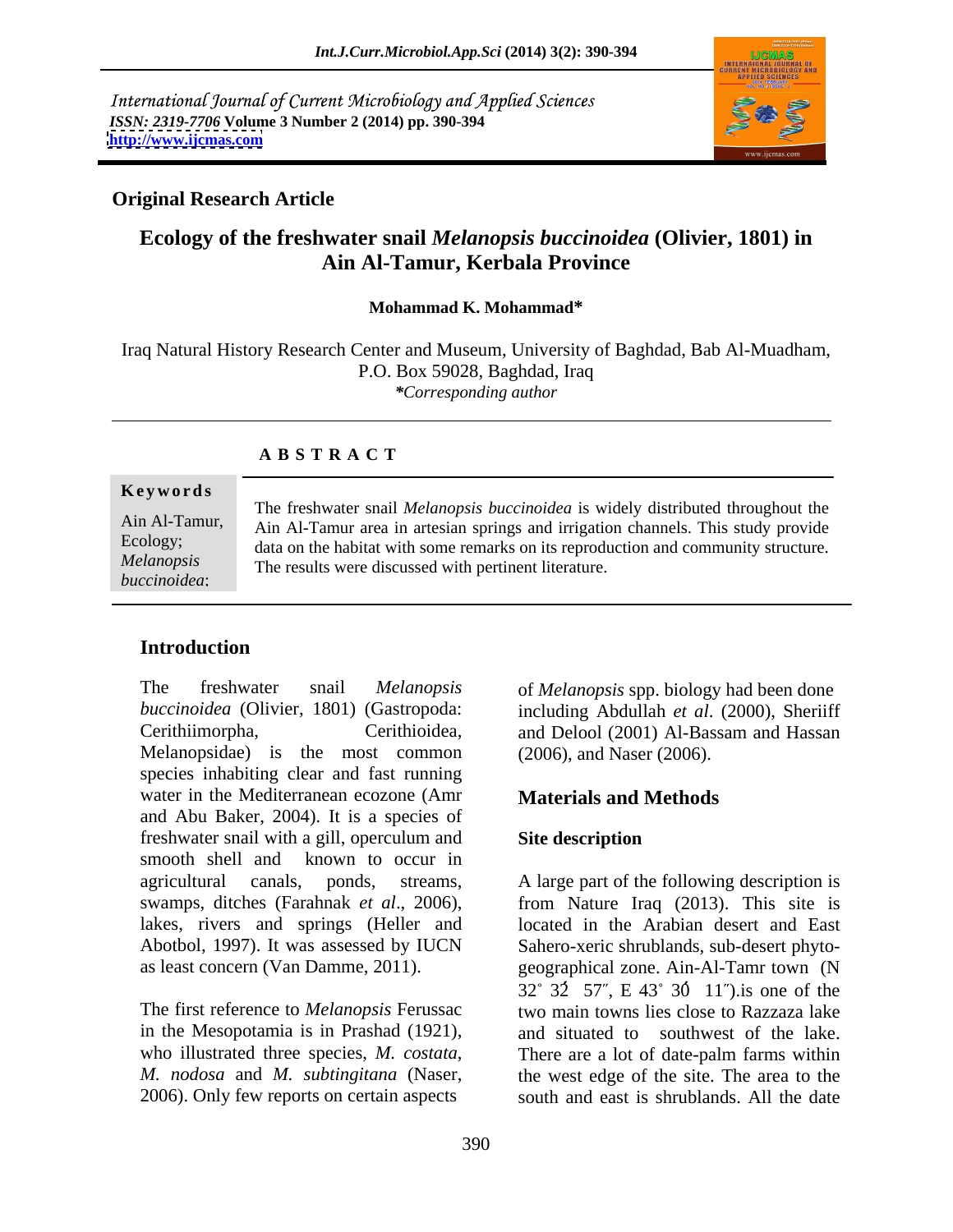farms depend on the water of wells and In Ain Al-Tamur area, it seems that the rains as there is no river or canal in the snail lives in rather wide range of area. The semi-desert areas around here temperature, during summer when the air feature xerophytes and halophytes but also temperature rises above 40 °C, the snail is contains recently planted date palm trees and orchards near Al-Rahaliya town. The valleys and dense plant cover (including  $\degree$  C and the irrigation channels as well as orchards) and the flat arid/semi-desert other adjacent water bodies which have a areas on the southern parts of the lake, range of  $15-17$  °C. At the end of autumn around the town area, might harbor and in winter, when the air temperature considerable wildlife diversity. The most prominent irrigation systems is its springs, distribution and retreat to spring areas Ain Al-Hamra, Ain Al-Zarga, Ain Seeb which keep their preferable temperatures. (within the town) and complicated This snail impacted in Ain Al-Tamur town network irrigation channels through the and adjacent area by many threats such as orchards and farms. Many small spring agriculture, exploitation of groundwater, and tens of date palm trees around water transfer schemes and pollution of composes one of many scattered small surface and groundwater. This agrees with oases around the town. The water in the the findings of (de Stefano, 2004). Naser small springs completely disappeared by (2006) mentioned that *M. buccinoidea*, now, while the large springs in the town is which he refer to it as *M. subtingitana* is decreased dramatically (fig.1). To provide widely distributed in a variety of aquatic decreased dramatically (fig.1). To provide widely distributed in a variety of aquatic enough quantities of irrigation water, authorities recently drilled four new aquatic plants like Ceratophyllum artesian wells (fig. 2). The snail used to *demersum*. present in large numbers within these springs and channels. Results of measuring some structural

The snail material used in this study are shown in table 1and figs. 4 and 5. The comprises the recently collected snails snails collected in February have larger through three field trips arranged by Iraq shells in all parameters. From the range Natural history Museum, University of figures given in the table, it could be Baghdad to the area on 2013. The data concluded that reproduction takes place were taken in the field including air around the year with a high peak in temperature, water temperature and summer and autumn and lower peak in

## **Results and Discussion**

The artesian springs is a characteristic of Ain Al-Tamur area providing large amounts of rich Sulphur content of water used for agriculture and some traditional industries.

distributed in the springs which have relatively constant temperature of 22-25 falls down sharply, the snail decreases its (2006) mentioned that *M. buccinoidea*, which he refer to it as *M. subtingitana* is habitats on stones (fig.3) and certain aquatic plants like *Ceratophyllum* 

**Collection of snails and data** community structure of Ain Al-Tamur salinity. Winter and spring. *demersum*. Results of measuring some structural parameters of snail individuals and population at February and October 2013

> It could be concluded that the existence of this species of snails in Ain Al-Tamur area is depended mainly on the continuity of the new four artesian wells providing water.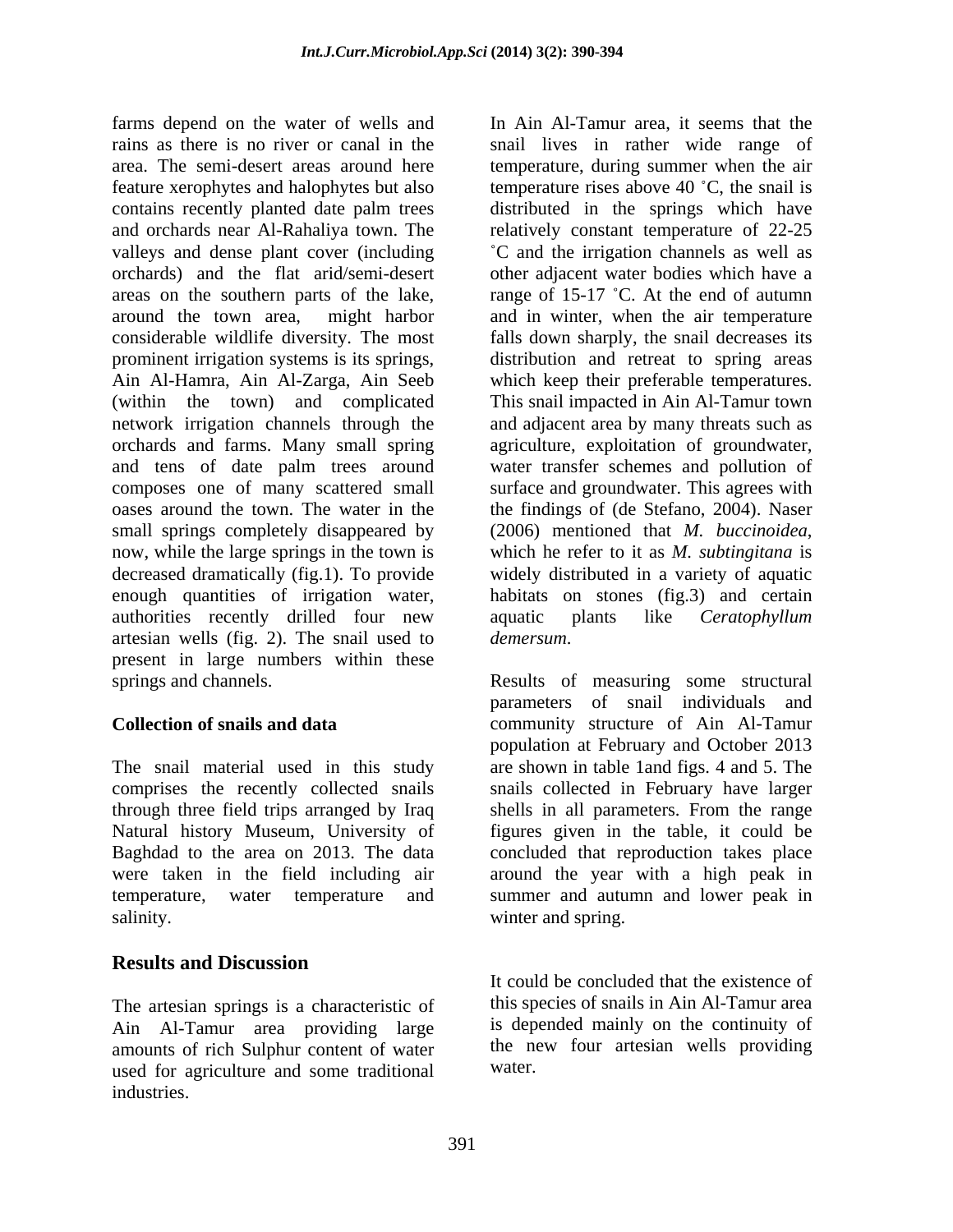| Date of    | <b>Shell length</b>  | <b>Shell width</b>                 | spire    | Aperture |
|------------|----------------------|------------------------------------|----------|----------|
| collection |                      |                                    |          |          |
| 23.2.2013  | 14.36364             | 6.181818                           | 8.227273 | 6.484848 |
|            | $\sim$ 0.0<br>$O-ZU$ | $3-10$                             | $3 - 11$ | $3-13$   |
|            | 3.533926             | 1.33357                            | !.908414 | 2.001893 |
| 13.10.2013 | 11.45333             | 5.242667                           | 6.522667 | 5.08     |
|            | $4 - 20$             | $\sim$ $\sim$<br>/ — 1<br><u>.</u> | $2 - 10$ | $2 - 8$  |
|            | 2.50717              | 1.032775                           | .501833  | .127678  |

**Table.1** Shell length, shell width, spire and aperture measurements in mm representing mean, range and standard deviation of *Melanopsis buccinoidea* collected in Ain Al-Tamur, Kerbala province.

**Fig.1** Ain Al-Hamra spring inside Ain Al-Tamur town.



**Fig.2** Recently drilled artesian well in Ain Al-Tamur.

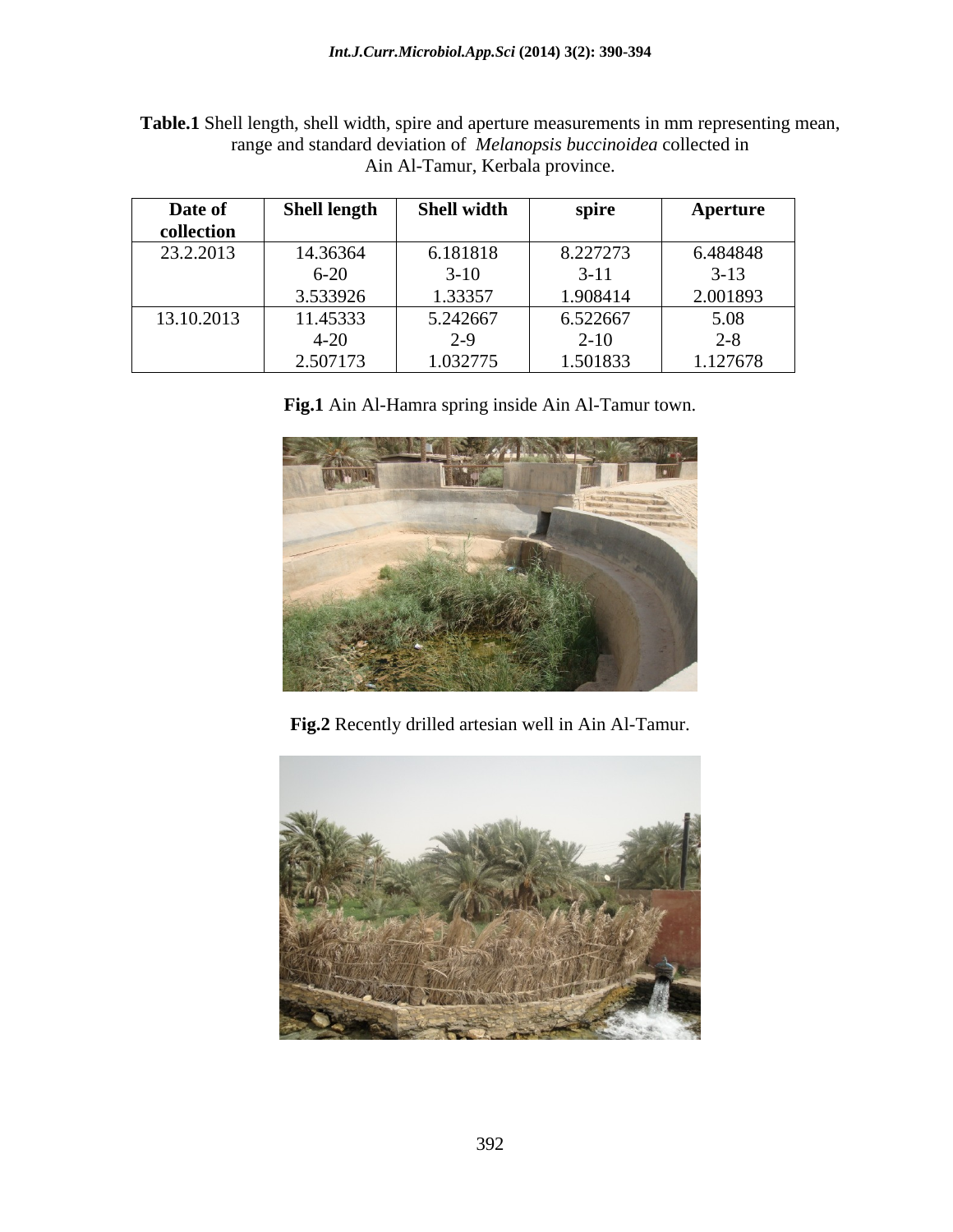

**Fig.3** *Melanopsis buccinoidea* snails on rocks and stones in irrigation channel.

**Fig.4** Population structure of *Melanopsis buccinoidea*, Ain Al-Tamur 23.2.2013.



**Fig.5** Population structure of *Melanopsis buccinoidea*, Ain Al-Tamur 13.10.2013.